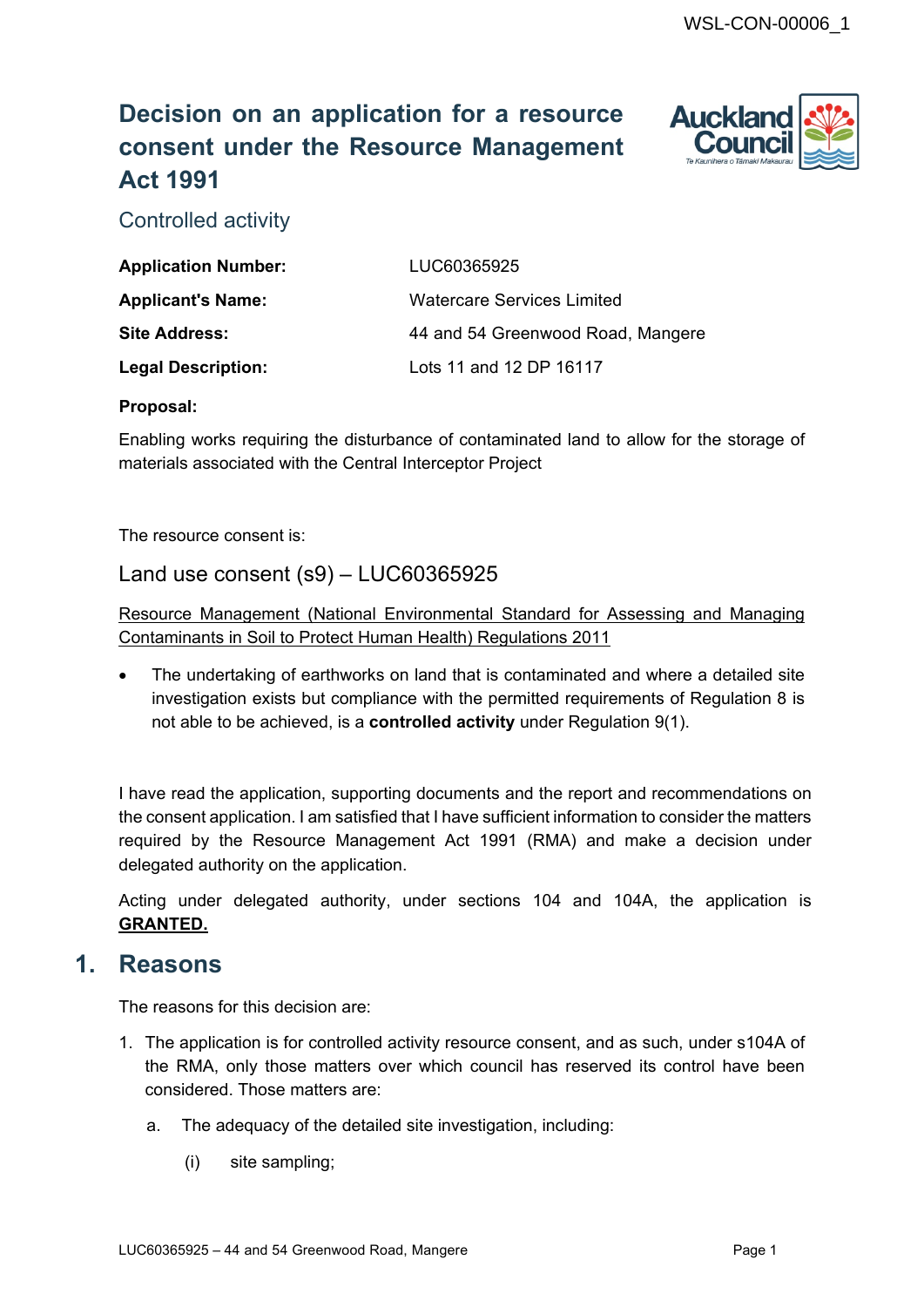- (ii) laboratory analysis; and
- (iii) risk assessment.
- b. How the activity will be:
	- (i) managed, which may include the requirement of a site management plan;
	- (ii) monitored; and
	- (iii) reported on.
- c. The transport, disposal, and tracking of soil and other materials taken away in the course of the activity;
- d. The timing and nature of the review of the conditions in the resource consent; and
- e. The duration of the resource consent.

In addition, conditions have only been included in relation to those matters.

- 2. In accordance with an assessment under s104(1)(a) of the RMA, the actual and potential effects from the proposal will be of an acceptable nature and scale in this environment. This is because the proposed works have been designed in a manner that is respectful of their surrounding environment with any adverse contamination related effects appropriately mitigated by:
	- a. Minimising the risk of contamination exposure with respect to people and ensuring that all worked areas are remediated appropriately.
	- b. The positive effects in respect of the remediation of contaminated land.
	- c. With respect to s104(1)(ab), there are no specific offsetting or environmental compensation measures within the matters of control proposed or agreed to by the applicant.
- 3. In accordance with an assessment under s104(1)(b) of the RMA, the proposal is consistent with the relevant provisions within the Resource Management (National Environmental Standard for Assessing and Managing Contaminants in Soil to Protect Human Health) Regulations 2011. This is because appropriate site management and health and safety procedures will be implemented to minimise the risks from contaminant exposure, which in conjunction with the disposal of contaminated material at an appropriately licensed facility, ensures that human health is suitably provided for.
- 4. As a controlled activity, the other matters that can be considered under s104(1)(c) of the RMA must relate to the matters reserved for control under the plan. In this case, there are no other relevant matters.
- 5. The relevant statutory documents above were prepared having regard to Part 2 of the RMA and capture all relevant planning considerations and contain a coherent set of policies designed to achieve clear environmental outcomes. They provide a clear framework for assessing all relevant potential effects from the proposal, and thus there is no need to go beyond these provisions and look to Part 2 in making this decision, as an assessment against Part 2 would not add anything to the evaluative exercise.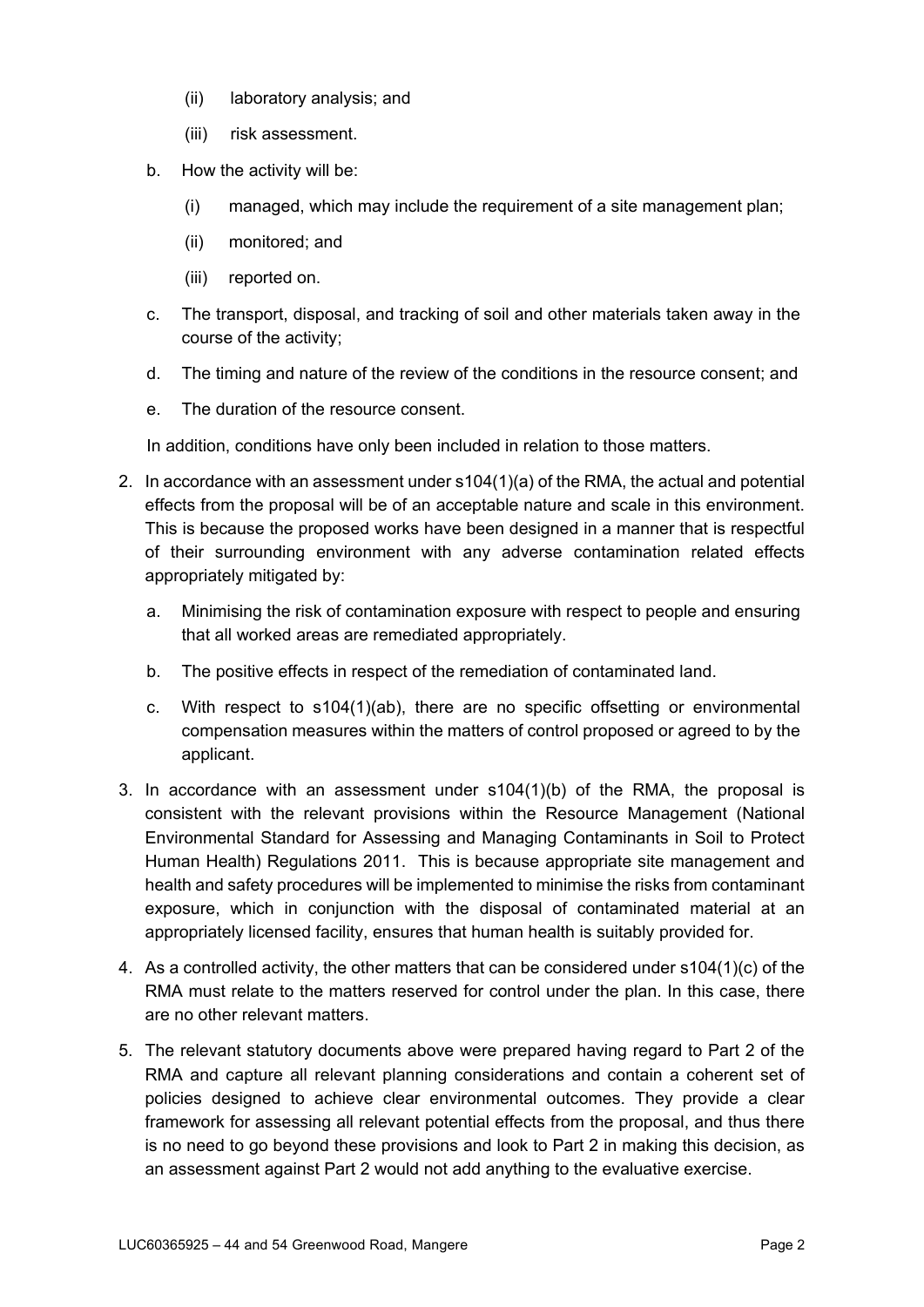6. Overall, the proposal is considered to result in acceptable actual and potential effects and is consistent with the relevant provisions of the Resource Management (National Environmental Standard for Assessing and Managing Contaminants in Soil to Protect Human Health) Regulations 2011 and Part 2 of the RMA.

# **2. Conditions**

Under section 108 of the RMA, this consent is subject to the following conditions:

### General

### **Application Documents**

- 1. The consented development shall be carried out in accordance with the plans and all information submitted with the application, detailed below, and all referenced by the Council as consent number LUC60365925:
	- a. Application form and Assessment of Environmental Effects, prepared by Tonkin and Taylor Limited, Job No: 1015172.1200, Version 1.0, dated October 2020.
	- b. Preliminary Site Investigation and Soil Contamination Assessment, prepared by Babington and Associates (2004) Limited, Revision: 0, dated 9 October 2020.
	- c. Contaminated Land Site Management Plan, prepared by Beca Limited, version: [1.1 Final], dated 22 June 2020.

### **Consent Lapse**

- 2. Under section 125 of the RMA, these consents shall lapse five years after the date they are granted unless:
	- a. The consent is given effect to; or
	- b. The Council extends the period after which the consent lapses.

### **Monitoring Fee**

3. The consent holder shall pay the Council an initial consent compliance monitoring charge of \$680 (inclusive of GST), plus any further monitoring charge or charges to recover the actual and reasonable costs that have been incurred to ensure compliance with the conditions attached to this consent.

### *Advice note:*

*The initial monitoring deposit is to cover the cost of inspecting the site, carrying out tests, reviewing conditions, updating files, etc., all being work to ensure compliance with the resource consent. In order to recover actual and reasonable costs, monitoring of conditions, in excess of those covered by the deposit, shall be charged at the relevant hourly rate applicable at the time. The consent holder will be advised of the further monitoring charge. Only after all conditions of the resource consent have been met, will the council issue a letter confirming compliance on request of the consent holder.*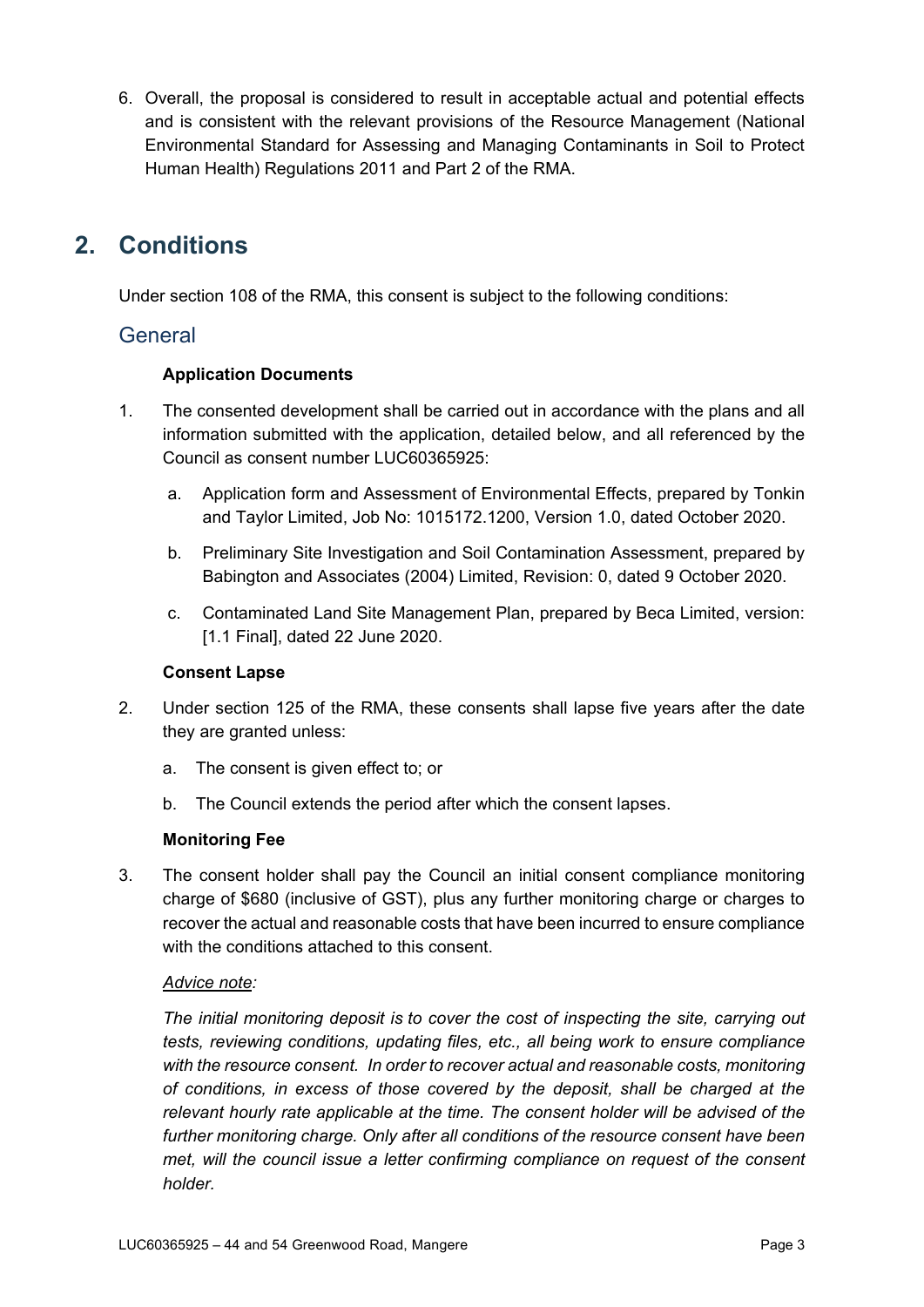# Before Construction Starts

#### **Notification to Monitoring**

4. The Council shall be advised, in writing, 10 working days prior to any works commencing, unless an alternative timeframe is agreed between all parties.

## During Construction

#### **Contamination Land Site Management Plan**

5. All works shall be undertaken in accordance with the Contaminated Land Site Management Plan (CLSMP), prepared by Beca Limited, version: [1.1 Final], dated 22 June 2020, as referenced in condition 1.

Any variations to the CLSMP shall be submitted to the Council for certification that it appropriately manages actual and potential soil contamination effects and is within the scope of this consent. No works relevant to the requested variation shall occur until written certification is provided.

#### *Advice Note:*

*The Council acknowledges that the CLSMP is intended to provide flexibility of the management of the works. Accordingly, the plan may need to be updated. Any updates should be limited to the scope of this consent and be consistent with the conditions of this consent. If you would like to confirm that any proposed updates are within scope, please contact the Council.*

#### **Dust**

6. During soil disturbance works all necessary action shall be taken to prevent dust generation and sufficient water shall be available to dampen exposed soil, and/or other dust suppressing measures shall be available to minimise dust discharges as far as practicable. The consent holder shall ensure that dust management during the excavation works comply with the *Good Practice Guide for Assessing and Managing Dust* (Ministry for the Environment, 2016).

#### **Unexpected Contamination**

7. If evidence of unexpected contamination (e.g. refuse / asbestos, discoloured, stained or odorous soil or groundwater) that has not been previously identified, is discovered during any earthworks, the consent holder shall immediately cease the works in this vicinity, notify the Council, and engage a Suitably Qualified and Experienced Contaminated Land Practitioner (SQECLP) to assess the situation (including possible sampling and testing) and decide on the best option for managing the material.

#### **Sampling and Testing**

8. All sampling and testing of contamination on the site shall be overseen by a SQECLP. All sampling shall be undertaken in accordance with the CLSMP and *Contaminated Land Management Guidelines No.5: Site Investigation and Analysis of Soils* (Ministry for the Environment, revised 2011).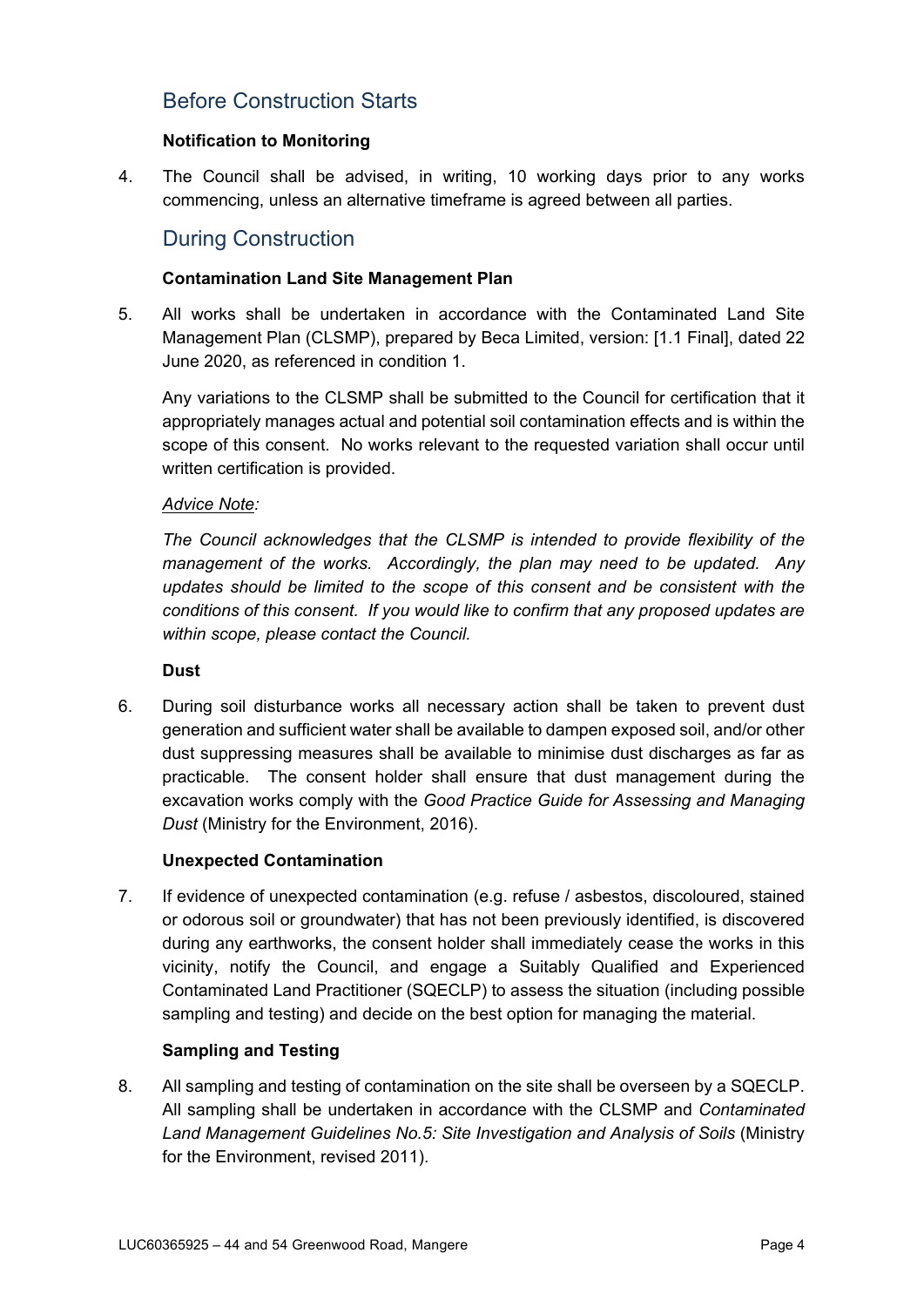#### **Hygiene Measures**

9. Good practice hygiene measures shall be adopted during earthworks and adequate decontamination and wash-up facilities shall be provided.

#### **Off-Site Disposal**

10. Excess soil or waste materials removed from the subject site shall be deposited at a disposal site that holds a consent to accept the relevant level of contamination. Copies of the disposal dockets for the material removed from the site shall be retained and provided to the Council upon request.

#### **Soil Stockpiles**

11. If required, temporary stockpiles of soils excavated from the site shall be located within the site footprint in an area protected by erosion and sediment controls. Any stockpiles where the surface has not been stabilised through hydroseeding or similar measures, shall be covered with impermeable material during periods of heavy rain.

#### **Cleanfill**

12. The consent holder shall ensure that the contamination level of any imported soil complies with cleanfill criteria as defined by the Auckland Unitary Plan (Operative in Part), and evidence and receipts for the material retained and provided to Auckland Council upon request.

# Following Completion of Construction

#### **Works Validation**

- 13. Within three months of the completion of earthworks on the site, a Works Completion Report (WCR) shall be submitted to the Council for review. The SVR shall be prepared by a SQECLP in accordance with the *Contaminated Land Management Guidelines No. 1: Reporting on Contaminated Sites in New Zealand* (Ministry for the Environment, revised 2011) and contain sufficient detail to address the following matters:
	- a. A summary of the works undertaken, including the location and dimensions of the excavations carried out and the volume of soil excavated;
	- b. Details and results of any testing, including validation testing undertaken on materials imported to site, and interpretation of the results in the context of the National Environmental Standard for Assessing and Managing Contaminants in Soil to Protect Human Health) Regulations and the Auckland Unitary Plan (Operative in Part);
	- c. Records / evidence of the appropriate disposal for any material removed from the site and dockets of material imported to site;
	- d. Records of any unexpected contamination encountered during the works and response actions, if applicable;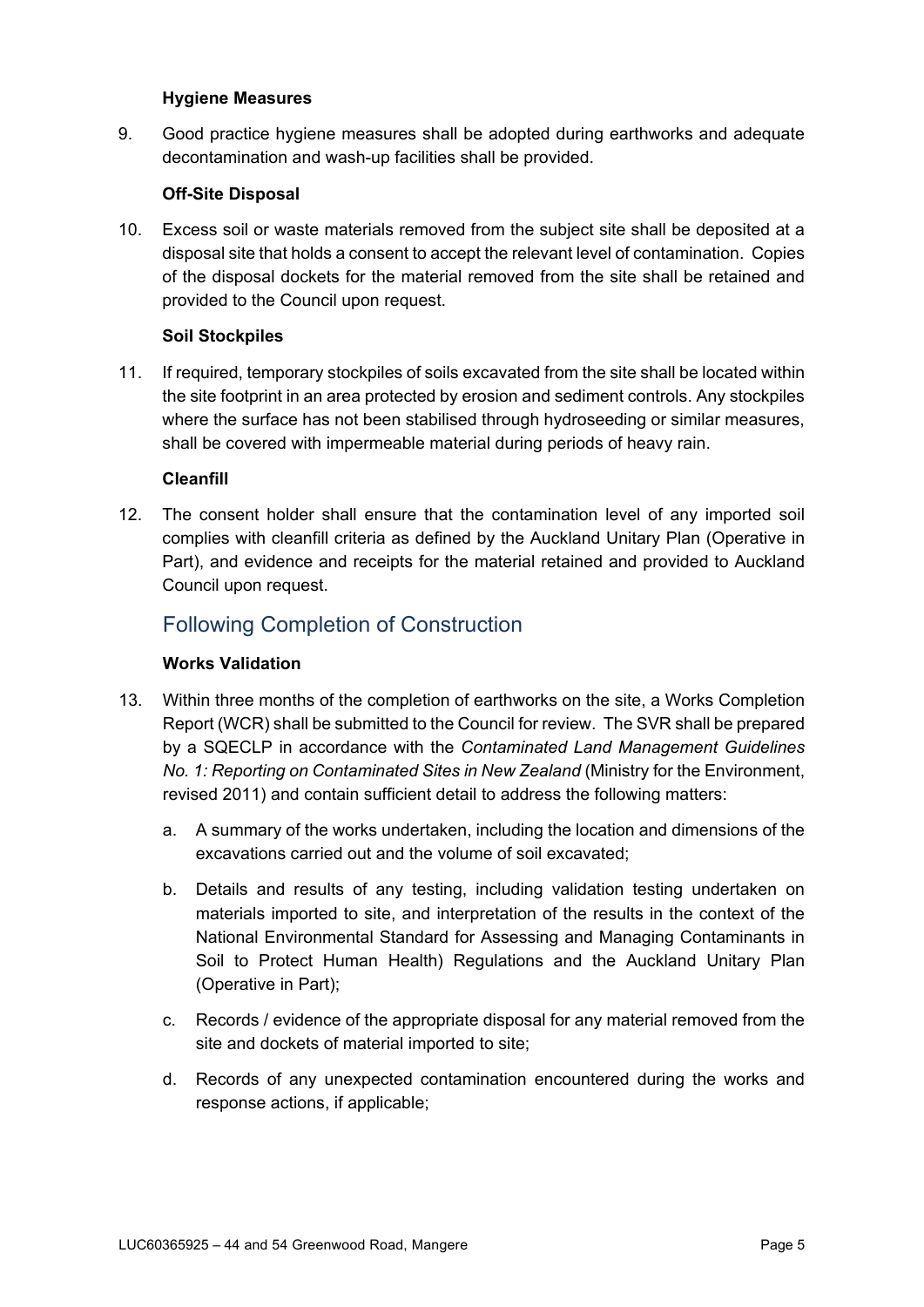- e.
- f. Conditions of the final site ground surface and details of any validation sampling undertaken on materials re-used on site or imported to site;
- g. Reports of any complaints, health and safety incidents related to contamination, and / or contingency events during the soil disturbance works; and
- h. A statement certifying that all works have been carried out in accordance with the requirements of the consent, otherwise providing details of relevant breaches, if applicable.

### *Advice Note:*

*The WCR shall enable the Council to update the property file information relating to soil contamination. Until an WCR is submitted and reviewed by the Council, the Land Information Memorandum for the property shall not be updated to reflect any soil contamination remediation work undertaken.*

# **3. Advice notes**

- 1. Any reference to number of days within this decision refers to working days as defined in s2 of the RMA.
- 2. For the purpose of compliance with conditions of consent, "the Council" refers to the council monitoring inspector unless otherwise specified. Please email [monitoring@aucklandcouncil.govt.nz](mailto:monitoring@aucklandcouncil.govt.nz) to identify your allocated officer.
- 3. For more information on the resource consent process with Auckland Council see the council's website www.aucklandcouncil.govt.nz. General information on resource consents, including making an application to vary or cancel consent conditions can be found on the Ministry for the Environment's website: [www.mfe.govt.nz.](http://www.mfe.govt.nz/)
- 4. The consent holder is responsible for obtaining all other necessary consents, permits, and licences, including those under the Building Act 2004, and the Heritage New Zealand Pouhere Taonga Act 2014. This consent does not remove the need to comply with all other applicable Acts (including the Property Law Act 2007 and the Health and Safety in Employment Act 1992), regulations, relevant Bylaws, and rules of law. This consent does not constitute building consent approval. Please check whether a building consent is required under the Building Act 2004.
- 5. If you disagree with any of the above conditions, or disagree with the additional charges relating to the processing of the application you have a right of objection pursuant to sections 357A or 357B of the RMA. Any objection must be made in writing to Council within 15 working days of notification of the decision.